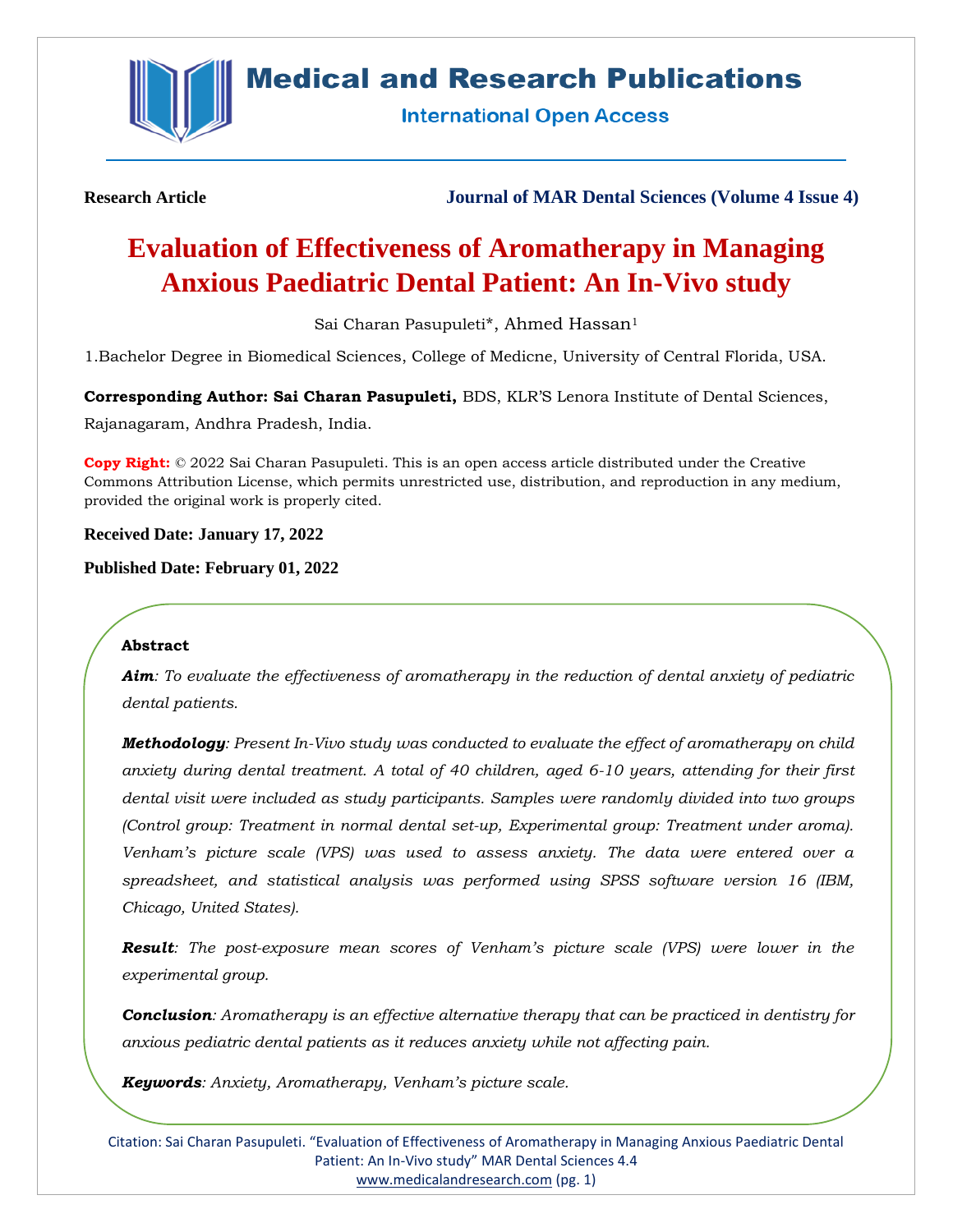#### **Introduction**

Dental anxiety is prevalent in 5% to 20% of children in various countries, which can increase the pain sensation.**[**1**]** Dental anxiety has been defined as an "abnormal fear or dread of visiting the dentist for preventive care or therapy and unwarranted anxiety over dental procedures" and can have physiological, cognitive, and behavioral consequences. Dental anxiety also affects the working lives of dental professionals. **[**2,3**]** Dealing with anxious patients leads to increased tension that may potentially compromise performance. Increased time per visit may be required. Managing dental anxiety has been suggested as one of the most difficult tasks for dental practitioners. **[**4,5,6**]**

Anxiety is managed with either pharmacological or non-pharmacological methods. A common method of pharmacologic management of anxiety is through conscious sedation or general anesthesia. This method is associated with some risks, requires additional equipment, cannot be applied to patients with allergies to other medications, and has many side effects. **[**7**]**

A new and alternative way to reduce anxiety levels in dental clinics is the use of aromatherapy. Aromatherapy uses plant materials and aromatic plant oils, including essential oils and other aroma compounds for improving psychological or physical well-being. **[**8**]**

It is a type of complementary medicine in which the volatile oil of plants is used to promote the level of physical, spiritual, psychological, and physiological health. Aromatherapy is used in several forms including massage, inhalation, compresses, baths, or topical application. Inhalation and massage are the most widely used forms, especially in medical practices. **[**9,10**]**

It involves the inhalation of scented oils, volatile molecules of the oil, which reach the lungs and rapidly diffuse into the blood, causing brain activation through the systemic circulation. However, these molecules also bind to olfactory receptors, creating an electrophysiological response, which reaches the brain. Neocortex activation is expected to occur by this response, which has an effect on the perception of odors and reaches the limbic system regions including the amygdala and hypothalamus, the areas where the levels of hormone and emotions are controlled. **[**11,12**]** Hence, the aim of the study was to evaluate the anxiety level in children under aromatherapy.

#### **Material and Methods**

Present In-Vivo study was conducted to evaluate the effect of aromatherapy on child anxiety during the dental procedure after obtaining ethical clearance from the scientific committee.

A total of 40 children, aged 6-10 years, attending for their first dental visit were included as study participants. Informed consent was obtained from the children's guardians/parents prior to their participation.

Citation: Sai Charan Pasupuleti. "Evaluation of Effectiveness of Aromatherapy in Managing Anxious Paediatric Dental Patient: An In-Vivo study" MAR Dental Sciences 4.4 [www.medicalandresearch.com](http://www.medicalandresearch.com/) (pg. 2)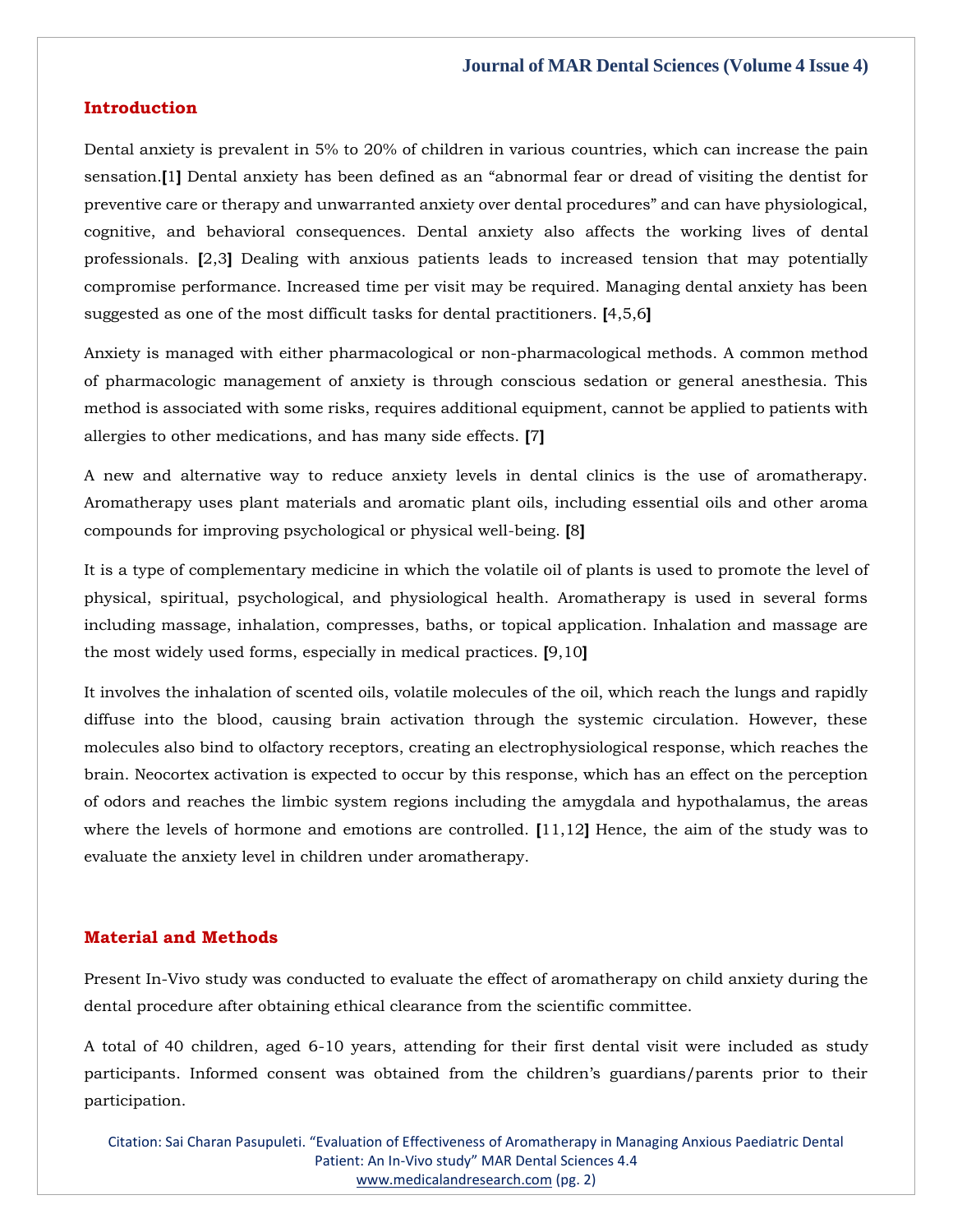#### **Inclusion criteria**

- Children aged between 6-10 years
- Children requiring restoration in mandibular molars
- Children who have sound physical, psychological, and mental health.
- Children with no history of a previous dental visit.
- Children with no history of allergies or other medical ailments.

#### **Exclusion criteria**

- Children showing uncooperative behaviour
- Children with a previous dental visit
- Children with common cold and allergy were excluded from this study

Study samples were randomly divided study participants into two groups.

Group I (Control) - Treatment is done under normal clinical set-up

Group II (Experimental) - exposed to aromatherapy (lemongrass oil)

All patients enrolled in the experimental group were seated in a clinical setup with aromatherapy whereas treatment in the control group was done in a normal clinical setup. All caries were removed with help of a spoon excavator and airotor. After the excavation, the caries cavity was restored with glass ionomer cement. The anxiety of the child was assessed by Venham's picture test. **(Figure no 1)**

All participants who arrived for their first dental visit were asked to fill out a questionnaire comprising demographic information and the purpose of a dental visit. Psychometric assessment of dental anxiety was done based on the "Venham's picture test". Each child was asked to point out the figure that represents their state of mind the most. A score of 1 was recorded for each distressed figure selected by the patient and the scores are summed up. Thus, the score can vary between 0 and 8. Higher scores indicate high anxiety. After the completion of the procedure again postoperative anxiety was again assessed by Venham's picture test. The data were entered over a spreadsheet, and statistical analysis was performed using SPSS software version 16 (IBM, Chicago, United States).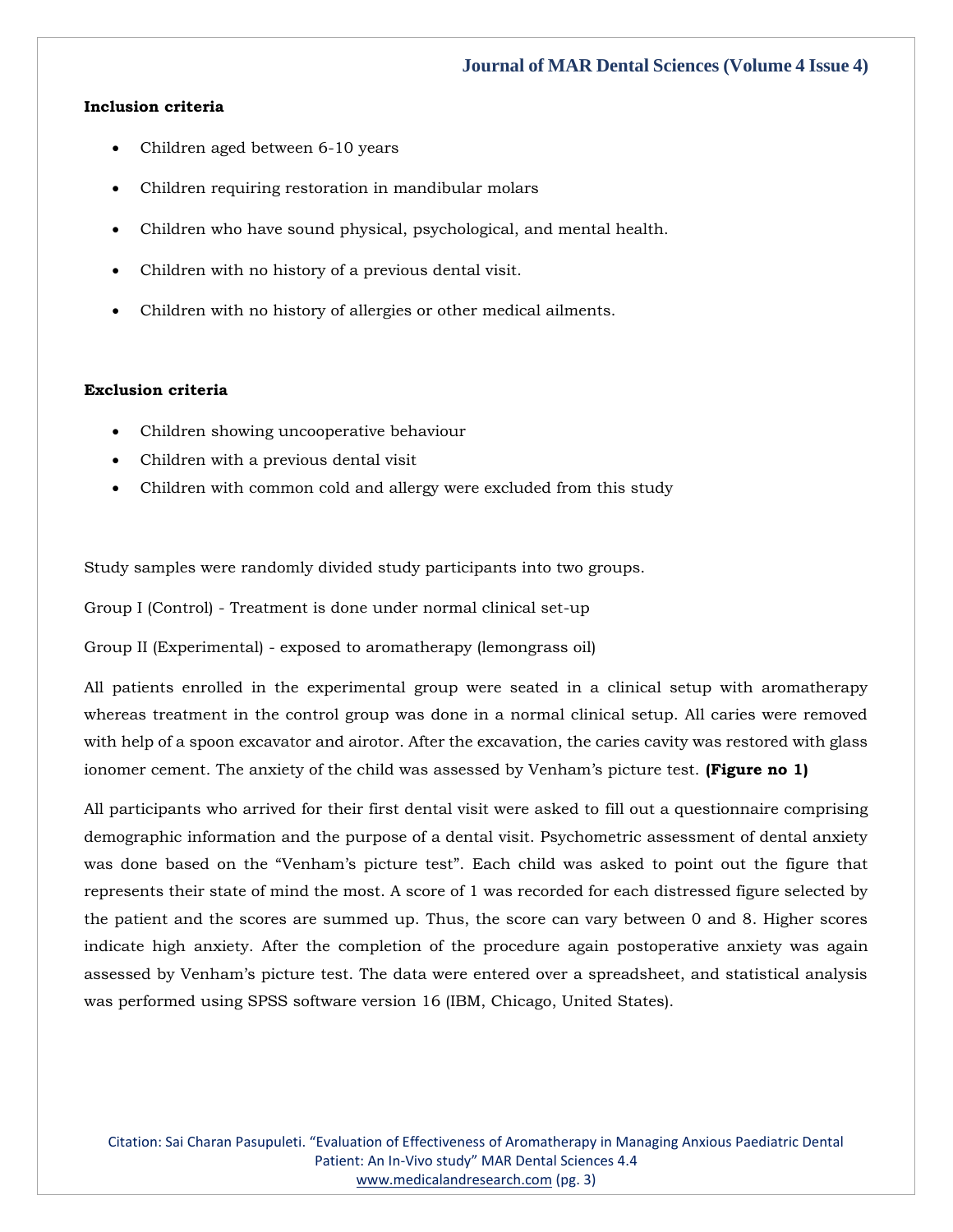

Figure no 1: Venham's picture test

# **Result**

Self-reported measure of anxiety: Venham's picture scale was administered two times to each patient: Prior to each treatment session and immediately following the treatment on subsequent visits.

A total of 40 subjects was included in the present in-vivo study. Forty children with a mean age of 8.4 years participated in the study. This included 26 male and 14 female children. **(Table no.1)**

VPS scale was used to measure the anxiety level. A t-test was used to determine the statistical significance. It was found that the mean anxiety level in the experimental group reduced postoperatively  $(0.60 \pm 0.26)$  as compared to the preoperative level  $(1.90 \pm 0.23)$  which was found to be statistically significant  $(P < 0.05)$ . In the control group, no statistically significant differences were seen between pre and post-treatment mean anxiety levels. **(Table no.2)**

Citation: Sai Charan Pasupuleti. "Evaluation of Effectiveness of Aromatherapy in Managing Anxious Paediatric Dental Patient: An In-Vivo study" MAR Dental Sciences 4.4 [www.medicalandresearch.com](http://www.medicalandresearch.com/) (pg. 4)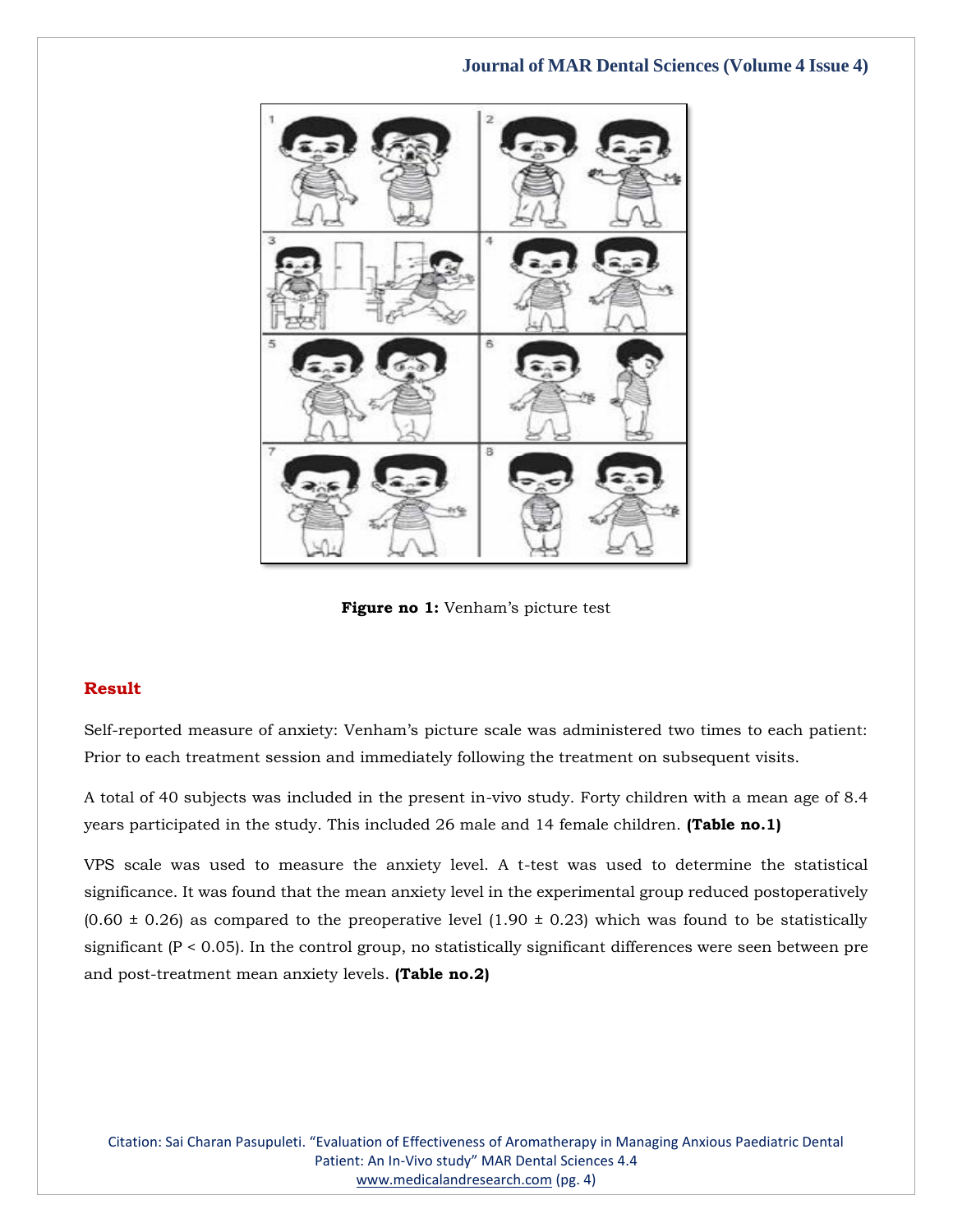| Table no. 1 Distribution of sample |               |              |  |
|------------------------------------|---------------|--------------|--|
| Group                              | Mean age      | <b>Total</b> |  |
| Control group                      | $8.6 \pm 0.6$ | 20           |  |
| <b>Experimental group</b>          | $8.2 \pm 0.2$ | 20           |  |
| <b>Overall Mean age</b>            | $8.4 \pm 0.4$ | 40           |  |

| Table no. 2 Mean VPS      |                                |              |  |
|---------------------------|--------------------------------|--------------|--|
| Group                     | <b>Mean VPS</b>                | P value      |  |
|                           | Pre treatment $1.88 \pm 0.25$  |              |  |
| Control group             | Post treatment $1.55 \pm 0.30$ | $P \ge 0.05$ |  |
|                           | Pre treatment $1.90 \pm 0.23$  |              |  |
| <b>Experimental group</b> | Post treatment $0.60 \pm 0.26$ | P < 0.05     |  |

# **Discussion**

In pediatric dentistry, restorative is the common invasive procedure, which triggers dental anxiety and fear in children. **[**13**]** Anxious and fearful children experience the pain of higher intensity and longer duration. Hence, the main focus of research is to reduce these emotions. To accomplish this, pediatric dentists employ many behavior guidance techniques, either non-pharmacological or pharmacological. **[**14,15**]** The pharmacological anxiolytic drugs, such as benzodiazepines, have been associated with unwanted sedative and withdrawal effects; and the possibility of addiction is another adverse effect. **[**16,17**]**

Aromatherapy is one among the proposed, and this has the added clinical advantage of being noninvasive and inexpensive. This therapy uses essential oils which are scented, volatile liquid substances removed from plants using steam or pressure. **[**18**]**

The present study assessed the effects of aromatherapy using as a strategy for anxiety management among children who had their first dental visit. Children in the age group of 6-10 years undergoing their first dental visit were assessed. Aromatherapy is a treatment method that uses certain aroma stimuli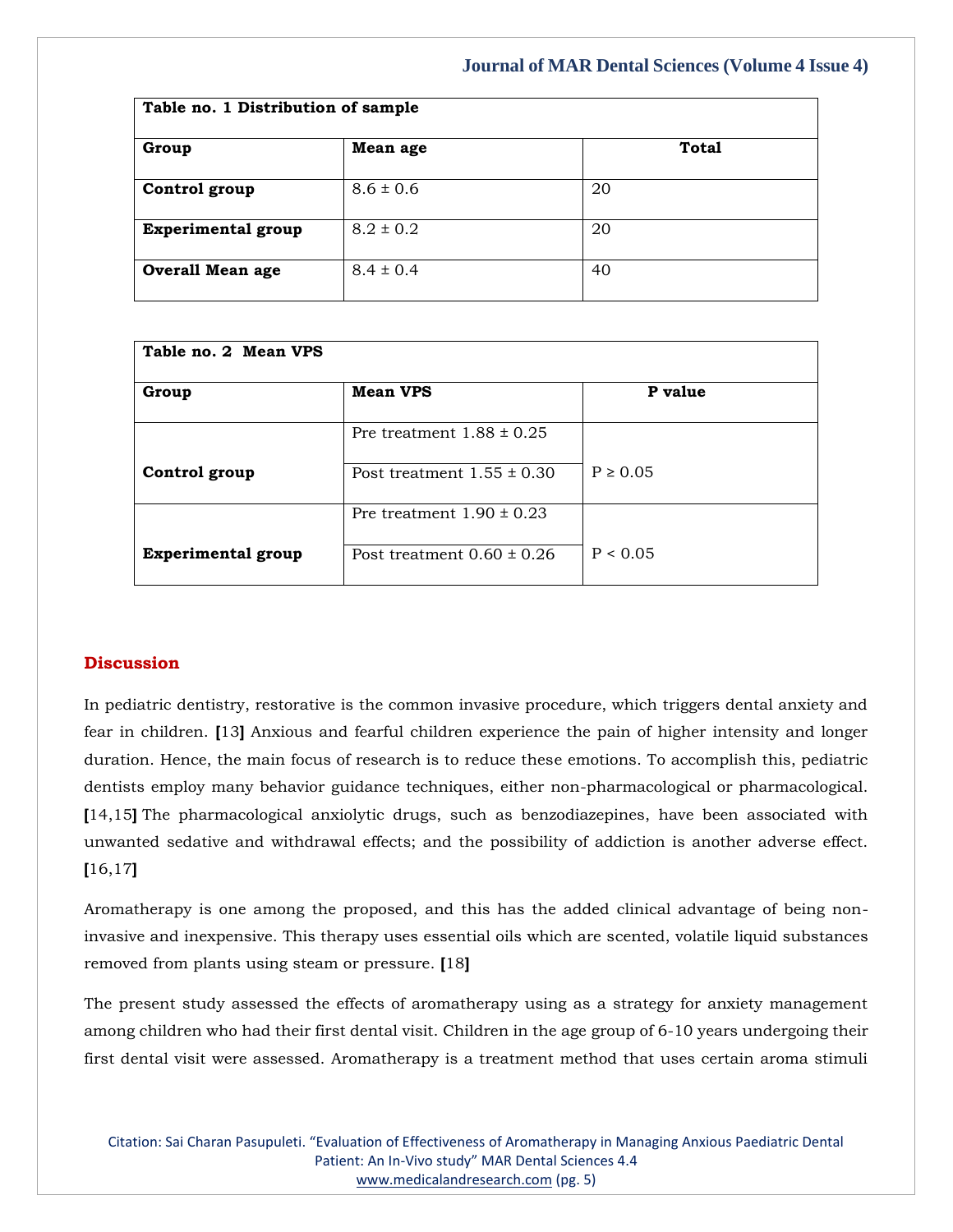media derived from certain aromatic plant oils, including essential oils and other aroma compounds. Previous studies have shown that aromatherapy can reduce a person's anxiety level. **[**19**]**

Venham's picture test was employed in the present study to evaluate anxiety. Venham's picture test measures the state of dental anxiety, which is easy to administer and score. It consists of eight cards with pictures of children in various dental situations. Each card has two figures, one in which a child appears happy and another one in which he/she looks distressed. Children would be asked how they feel about visiting the dentist, to point out the figure they liked the most and scored accordingly. **[**20**]**

The results of this study revealed that the anxiety reduction effect due to essential oil aromatherapy was significant compared to the anxiety level seen in the control group. This can be attributed to the fact that essential oil contains neroli as the main component, which is extensively used in aromatherapy to relieve chronic depression. Inhaling the aroma of neroli essential oil is thought to transmit messages to the part of the brain (limbic system) that controls emotions, which in turn influences the nervous system thereby causing stress alleviation and enhanced mood. **[**21**]**

Aromatherapy was found to be very effective in reducing the anxiety levels of the children compared to the controls. Levels of anxiety reduction in the aromatherapy group were following the studies of Lehrner et al., Kritsidima et al. in elder dental patients waiting for a dental procedure. Result of our study is in accordance to the study conducted by James J et al.22 and Nirmala K et al. **[**23**]**

# **Conclusion**

Aromatherapy is an effective alternative therapy that can be practiced in dentistry for anxious pediatric dental patients as it reduces anxiety while not affecting pain. It is a non-pharmacological method contributing to traditional clinical procedures.

Aromatherapy had a positive impact on dental anxiety children undergoing an invasive dental procedure.

#### **References**

1[.Soni S, Bhatia R, Oberoi J. Evaluation of the efficacy of aromatherapy on anxiety level among pediatric](https://www.google.com/search?q=Evaluation+of+the+efficacy+of+aromatherapy+on+anxiety+level+among+pediatric+patients+in+a+dental+setting%3A+a+randomized+control+trial.+International+Journal+of+Oral+Care+and+Research&oq=Evaluation+of+the+efficacy+of+aromatherapy+on+anxiety+level+among+pediatric+patients+in+a+dental+setting%3A+a+randomized+control+trial.+International+Journal+of+Oral+Care+and+Research&aqs=chrome..69i57.454j0j7&sourceid=chrome&ie=UTF-8)  [patients in a dental setting: a randomized control trial. International Journal of Oral Care and Research.](https://www.google.com/search?q=Evaluation+of+the+efficacy+of+aromatherapy+on+anxiety+level+among+pediatric+patients+in+a+dental+setting%3A+a+randomized+control+trial.+International+Journal+of+Oral+Care+and+Research&oq=Evaluation+of+the+efficacy+of+aromatherapy+on+anxiety+level+among+pediatric+patients+in+a+dental+setting%3A+a+randomized+control+trial.+International+Journal+of+Oral+Care+and+Research&aqs=chrome..69i57.454j0j7&sourceid=chrome&ie=UTF-8)  [2018; 6\(2\): 44-9.](https://www.google.com/search?q=Evaluation+of+the+efficacy+of+aromatherapy+on+anxiety+level+among+pediatric+patients+in+a+dental+setting%3A+a+randomized+control+trial.+International+Journal+of+Oral+Care+and+Research&oq=Evaluation+of+the+efficacy+of+aromatherapy+on+anxiety+level+among+pediatric+patients+in+a+dental+setting%3A+a+randomized+control+trial.+International+Journal+of+Oral+Care+and+Research&aqs=chrome..69i57.454j0j7&sourceid=chrome&ie=UTF-8)

2[.Kritsidima M, Newton T, Asimakopoulou K. The effects of lavender scent on dental patient anxiety](https://www.google.com/search?q=The+effects+of+lavender+scent+on+dental+patient+anxiety+levels%3A+A+cluster+randomised%E2%80%91controlled+trial&sxsrf=AOaemvIeNlobEuHgjc0e2bI63iPKpKsM5g%3A1642670097968&ei=ESjpYdHKOtSO2roPyeqn-AM&ved=0ahUKEwiRl7D9_r_1AhVUh1YBHUn1CT8Q4dUDCA4&uact=5&oq=The+effects+of+lavender+scent+on+dental+patient+anxiety+levels%3A+A+cluster+randomised%E2%80%91controlled+trial&gs_lcp=Cgdnd3Mtd2l6EAMyBwgjEOoCECcyBwgjEOoCECcyBwgjEOoCECcyBwgjEOoCECcyBwgjEOoCECcyBwgjEOoCECcyBwgjEOoCECcyBwgjEOoCECcyBwgjEOoCECcyBwgjEOoCECdKBAhBGABKBAhGGABQnAZYnAZg-QdoAXAAeACAAQCIAQCSAQCYAQCgAQGgAQKwAQrAAQE&sclient=gws-wiz)  levels: A cluster randomised‑[controlled trial. Community Dent Oral Epidemiol 2010;38:83](https://www.google.com/search?q=The+effects+of+lavender+scent+on+dental+patient+anxiety+levels%3A+A+cluster+randomised%E2%80%91controlled+trial&sxsrf=AOaemvIeNlobEuHgjc0e2bI63iPKpKsM5g%3A1642670097968&ei=ESjpYdHKOtSO2roPyeqn-AM&ved=0ahUKEwiRl7D9_r_1AhVUh1YBHUn1CT8Q4dUDCA4&uact=5&oq=The+effects+of+lavender+scent+on+dental+patient+anxiety+levels%3A+A+cluster+randomised%E2%80%91controlled+trial&gs_lcp=Cgdnd3Mtd2l6EAMyBwgjEOoCECcyBwgjEOoCECcyBwgjEOoCECcyBwgjEOoCECcyBwgjEOoCECcyBwgjEOoCECcyBwgjEOoCECcyBwgjEOoCECcyBwgjEOoCECcyBwgjEOoCECdKBAhBGABKBAhGGABQnAZYnAZg-QdoAXAAeACAAQCIAQCSAQCYAQCgAQGgAQKwAQrAAQE&sclient=gws-wiz)‑7.

3[.Locker D. An Introduction to Behavioural Science and Dentistry. London: Tavistock Routledge; 1989.](https://www.google.com/search?q=An+Introduction+to+Behavioural+Science+and+Dentistry&sxsrf=AOaemvJxSPlFa5Yx60euXCFqasTerxMUWg%3A1642670114011&ei=IijpYZMWp-Laug_pwrvwAw&ved=0ahUKEwiTr4OF_7_1AhUnsVYBHWnhDj4Q4dUDCA4&uact=5&oq=An+Introduction+to+Behavioural+Science+and+Dentistry&gs_lcp=Cgdnd3Mtd2l6EAMyBQghEKABOgcIIxDqAhAnOgcIIRAKEKABSgQIQRgASgQIRhgAUJEGWKURYPUXaAFwAHgAgAGQA4gBqAWSAQcyLTEuMC4xmAEAoAEBoAECsAEKwAEB&sclient=gws-wiz)  [p. 145](https://www.google.com/search?q=An+Introduction+to+Behavioural+Science+and+Dentistry&sxsrf=AOaemvJxSPlFa5Yx60euXCFqasTerxMUWg%3A1642670114011&ei=IijpYZMWp-Laug_pwrvwAw&ved=0ahUKEwiTr4OF_7_1AhUnsVYBHWnhDj4Q4dUDCA4&uact=5&oq=An+Introduction+to+Behavioural+Science+and+Dentistry&gs_lcp=Cgdnd3Mtd2l6EAMyBQghEKABOgcIIxDqAhAnOgcIIRAKEKABSgQIQRgASgQIRhgAUJEGWKURYPUXaAFwAHgAgAGQA4gBqAWSAQcyLTEuMC4xmAEAoAEBoAECsAEKwAEB&sclient=gws-wiz)‑60.

Citation: Sai Charan Pasupuleti. "Evaluation of Effectiveness of Aromatherapy in Managing Anxious Paediatric Dental Patient: An In-Vivo study" MAR Dental Sciences 4.4 [www.medicalandresearch.com](http://www.medicalandresearch.com/) (pg. 6)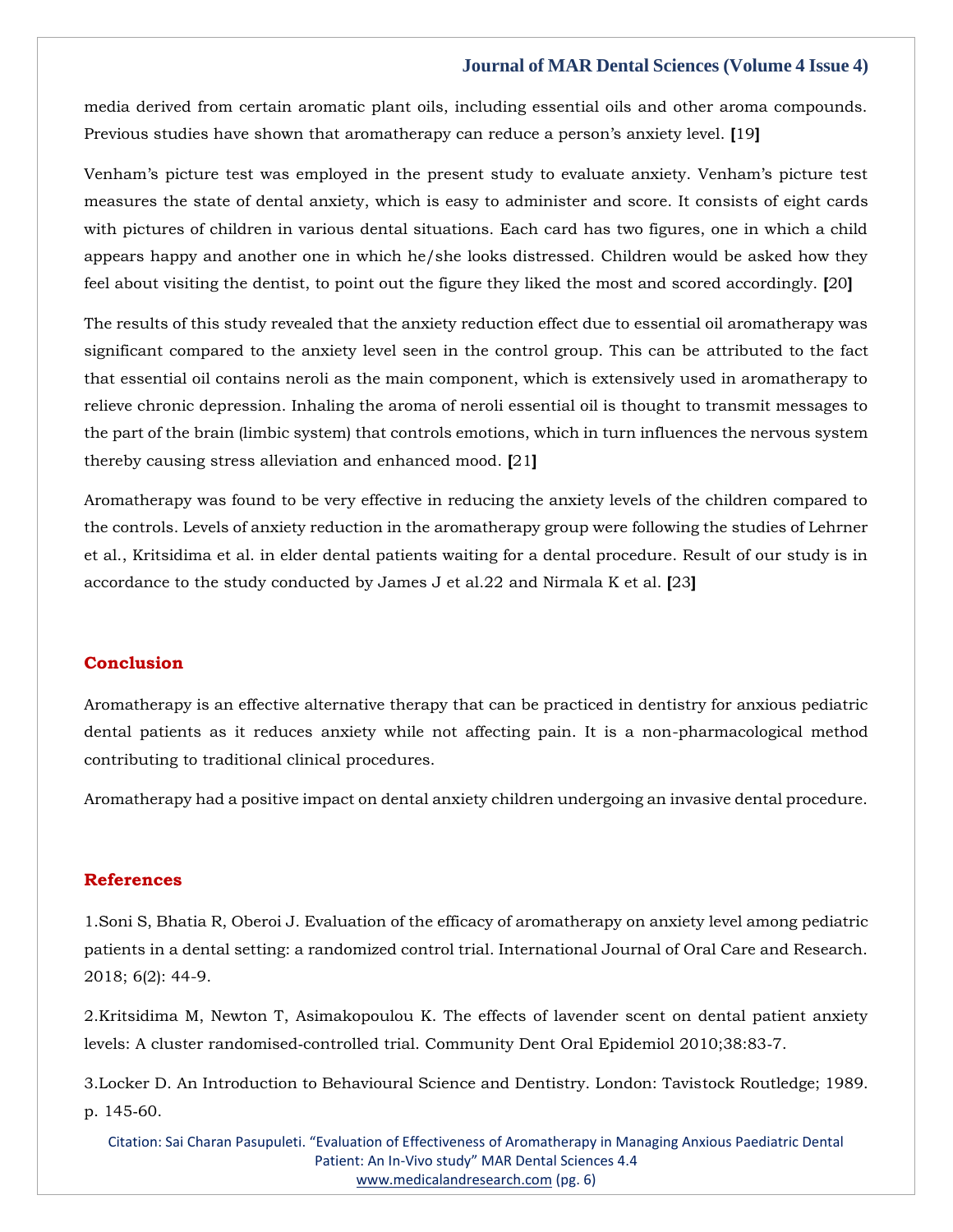4[.Humphris G, Ling MS. Behavioural Sciences for Dentistry. Edinburgh: Churchill Livingstone; 2000.](https://www.google.com/search?q=Behavioural+Sciences+for+Dentistry&sxsrf=AOaemvJxNa2OCJ9XW0yJ13CkufxrHJx4TA%3A1642670138926&ei=OijpYcb8N6Sl2roPz9it-AM&ved=0ahUKEwjGgfSQ_7_1AhWkklYBHU9sCz8Q4dUDCA4&uact=5&oq=Behavioural+Sciences+for+Dentistry&gs_lcp=Cgdnd3Mtd2l6EAMyBggAEBYQHjoHCCMQ6gIQJ0oECEEYAEoECEYYAFCoBVioBWDhB2gBcAJ4AIABgQKIAYECkgEDMi0xmAEAoAEBoAECsAEKwAEB&sclient=gws-wiz)  [p. 71](https://www.google.com/search?q=Behavioural+Sciences+for+Dentistry&sxsrf=AOaemvJxNa2OCJ9XW0yJ13CkufxrHJx4TA%3A1642670138926&ei=OijpYcb8N6Sl2roPz9it-AM&ved=0ahUKEwjGgfSQ_7_1AhWkklYBHU9sCz8Q4dUDCA4&uact=5&oq=Behavioural+Sciences+for+Dentistry&gs_lcp=Cgdnd3Mtd2l6EAMyBggAEBYQHjoHCCMQ6gIQJ0oECEEYAEoECEYYAFCoBVioBWDhB2gBcAJ4AIABgQKIAYECkgEDMi0xmAEAoAEBoAECsAEKwAEB&sclient=gws-wiz)‑85.

5[.Kleinknecht RA, Klepac RK, Alexander LD. Origins and characteristics of fear of dentistry. J Am Dent](https://www.google.com/search?q=Origins+and+characteristics+of+fear+of+dentistry&sxsrf=AOaemvKuOyqsaPSchcymXkzG9OS5SlYS6g%3A1642670161353&ei=USjpYdz9FJmM2roP0uaF-AM&ved=0ahUKEwic6syb_7_1AhUZhlYBHVJzAT8Q4dUDCA4&uact=5&oq=Origins+and+characteristics+of+fear+of+dentistry&gs_lcp=Cgdnd3Mtd2l6EAMyBggAEBYQHjoHCCMQ6gIQJ0oECEEYAEoECEYYAFCaBViaBWDzB2gBcAJ4AIABpQKIAaUCkgEDMi0xmAEAoAEBoAECsAEKwAEB&sclient=gws-wiz)  [Assoc 1973;86:842](https://www.google.com/search?q=Origins+and+characteristics+of+fear+of+dentistry&sxsrf=AOaemvKuOyqsaPSchcymXkzG9OS5SlYS6g%3A1642670161353&ei=USjpYdz9FJmM2roP0uaF-AM&ved=0ahUKEwic6syb_7_1AhUZhlYBHVJzAT8Q4dUDCA4&uact=5&oq=Origins+and+characteristics+of+fear+of+dentistry&gs_lcp=Cgdnd3Mtd2l6EAMyBggAEBYQHjoHCCMQ6gIQJ0oECEEYAEoECEYYAFCaBViaBWDzB2gBcAJ4AIABpQKIAaUCkgEDMi0xmAEAoAEBoAECsAEKwAEB&sclient=gws-wiz)‑8.

6[.Kent GG, Blinkhorn AS. The Psychology of Dental Care. 2nd ed. Oxford: Wright; 1991. p. 55](https://www.google.com/search?q=The+Psychology+of+Dental+Care&sxsrf=AOaemvJioWLnQQe2exHx27IXNCff3ZPK7A%3A1642670176795&ei=YCjpYauOMOnl2roP2KGE-AM&ved=0ahUKEwirvvui_7_1AhXpslYBHdgQAT8Q4dUDCA4&uact=5&oq=The+Psychology+of+Dental+Care&gs_lcp=Cgdnd3Mtd2l6EAMyCAghEBYQHRAeMggIIRAWEB0QHjIICCEQFhAdEB4yCAghEBYQHRAeMggIIRAWEB0QHjIICCEQFhAdEB4yCAghEBYQHRAeMggIIRAWEB0QHjIICCEQFhAdEB4yCAghEBYQHRAeOgcIIxDqAhAnSgQIQRgASgQIRhgAULIFWLIFYMkHaAFwAngAgAHSAYgB0gGSAQMyLTGYAQCgAQGgAQKwAQrAAQE&sclient=gws-wiz)‑98.

7[.Goettems ML, Zborowski EJ, Costa FD, Costa VP, Torriani DD. Nonpharmacologic intervention on the](https://www.google.com/search?q=Nonpharmacologic+intervention+on+the+prevention+of+pain+and+anxiety+during+pediatric+dental+care%3A+a+systematic+review&sxsrf=AOaemvLtv-T08zA4hVzVxIFf6aY1MXOaaA%3A1642670203667&ei=eyjpYaObKITR2roPsfSS-AM&ved=0ahUKEwjjxOOv_7_1AhWEqFYBHTG6BD8Q4dUDCA4&uact=5&oq=Nonpharmacologic+intervention+on+the+prevention+of+pain+and+anxiety+during+pediatric+dental+care%3A+a+systematic+review&gs_lcp=Cgdnd3Mtd2l6EAMyBwgjEOoCECcyBwgjEOoCECcyBwgjEOoCECcyBwgjEOoCECcyBwgjEOoCECcyBwgjEOoCECcyBwgjEOoCECcyBwgjEOoCECcyBwgjEOoCECcyBwgjEOoCECdKBAhBGABKBAhGGABQ0AVY0AVgkwhoAXACeACAAQCIAQCSAQCYAQCgAQGgAQKwAQrAAQE&sclient=gws-wiz)  [prevention of pain and anxiety during pediatric dental care: a systematic review. AcadPediatr. 2017;](https://www.google.com/search?q=Nonpharmacologic+intervention+on+the+prevention+of+pain+and+anxiety+during+pediatric+dental+care%3A+a+systematic+review&sxsrf=AOaemvLtv-T08zA4hVzVxIFf6aY1MXOaaA%3A1642670203667&ei=eyjpYaObKITR2roPsfSS-AM&ved=0ahUKEwjjxOOv_7_1AhWEqFYBHTG6BD8Q4dUDCA4&uact=5&oq=Nonpharmacologic+intervention+on+the+prevention+of+pain+and+anxiety+during+pediatric+dental+care%3A+a+systematic+review&gs_lcp=Cgdnd3Mtd2l6EAMyBwgjEOoCECcyBwgjEOoCECcyBwgjEOoCECcyBwgjEOoCECcyBwgjEOoCECcyBwgjEOoCECcyBwgjEOoCECcyBwgjEOoCECcyBwgjEOoCECcyBwgjEOoCECdKBAhBGABKBAhGGABQ0AVY0AVgkwhoAXACeACAAQCIAQCSAQCYAQCgAQGgAQKwAQrAAQE&sclient=gws-wiz)  [17\(2\): 110-9. doi: 10.1016/j. acap.2016.08.012.](https://www.google.com/search?q=Nonpharmacologic+intervention+on+the+prevention+of+pain+and+anxiety+during+pediatric+dental+care%3A+a+systematic+review&sxsrf=AOaemvLtv-T08zA4hVzVxIFf6aY1MXOaaA%3A1642670203667&ei=eyjpYaObKITR2roPsfSS-AM&ved=0ahUKEwjjxOOv_7_1AhWEqFYBHTG6BD8Q4dUDCA4&uact=5&oq=Nonpharmacologic+intervention+on+the+prevention+of+pain+and+anxiety+during+pediatric+dental+care%3A+a+systematic+review&gs_lcp=Cgdnd3Mtd2l6EAMyBwgjEOoCECcyBwgjEOoCECcyBwgjEOoCECcyBwgjEOoCECcyBwgjEOoCECcyBwgjEOoCECcyBwgjEOoCECcyBwgjEOoCECcyBwgjEOoCECcyBwgjEOoCECdKBAhBGABKBAhGGABQ0AVY0AVgkwhoAXACeACAAQCIAQCSAQCYAQCgAQGgAQKwAQrAAQE&sclient=gws-wiz)

8[.Hainsworth JM, Moss H, Fairbrother KJ. Relaxation and complementary therapies: An alternative](https://www.google.com/search?q=Relaxation+and+complementary+therapies%3A+An+alternative+approach+to+managing+dental+anxiety+in+clinical+practice&sxsrf=AOaemvKwv5v0ZBLXFqu2zBiV-UYnZE3vvg%3A1642670219637&ei=iyjpYce7JpKo2roP14OG-AM&ved=0ahUKEwiHrbK3_7_1AhUSlFYBHdeBAT8Q4dUDCA4&uact=5&oq=Relaxation+and+complementary+therapies%3A+An+alternative+approach+to+managing+dental+anxiety+in+clinical+practice&gs_lcp=Cgdnd3Mtd2l6EAMyBwgjEOoCECcyBwgjEOoCECcyBwgjEOoCECcyBwgjEOoCECcyBwgjEOoCECcyBwgjEOoCECcyBwgjEOoCECcyBwgjEOoCECcyBwgjEOoCECcyBwgjEOoCECdKBAhBGABKBAhGGABQywVYywVgzgdoAXAAeACAAQCIAQCSAQCYAQCgAQGgAQKwAQrAAQE&sclient=gws-wiz)  [approach to managing dental anxiety in clinical practice. Dent Update 2005;32:90](https://www.google.com/search?q=Relaxation+and+complementary+therapies%3A+An+alternative+approach+to+managing+dental+anxiety+in+clinical+practice&sxsrf=AOaemvKwv5v0ZBLXFqu2zBiV-UYnZE3vvg%3A1642670219637&ei=iyjpYce7JpKo2roP14OG-AM&ved=0ahUKEwiHrbK3_7_1AhUSlFYBHdeBAT8Q4dUDCA4&uact=5&oq=Relaxation+and+complementary+therapies%3A+An+alternative+approach+to+managing+dental+anxiety+in+clinical+practice&gs_lcp=Cgdnd3Mtd2l6EAMyBwgjEOoCECcyBwgjEOoCECcyBwgjEOoCECcyBwgjEOoCECcyBwgjEOoCECcyBwgjEOoCECcyBwgjEOoCECcyBwgjEOoCECcyBwgjEOoCECcyBwgjEOoCECdKBAhBGABKBAhGGABQywVYywVgzgdoAXAAeACAAQCIAQCSAQCYAQCgAQGgAQKwAQrAAQE&sclient=gws-wiz)-2, 94-6.

9[.Kim M, Kwon YJ. Effects of aroma inhalation on blood pres¬sure, pulse, visual analog scale, and](https://www.google.com/search?q=Effects+of+aroma+inhalation+on+blood+pres%C2%ACsure%2C+pulse%2C+visual+analog+scale%2C+and+McNair+scale+in+nursing+students+practicing+intravenous+injection+at+the+first+time&sxsrf=AOaemvILjPKl1SwcB1muWPzVlobKIlGMoQ%3A1642670237653&ei=nSjpYfirJ_3k2roPlLOx8AM&ved=0ahUKEwi47v2__7_1AhV9slYBHZRZDD4Q4dUDCA4&uact=5&oq=Effects+of+aroma+inhalation+on+blood+pres%C2%ACsure%2C+pulse%2C+visual+analog+scale%2C+and+McNair+scale+in+nursing+students+practicing+intravenous+injection+at+the+first+time&gs_lcp=Cgdnd3Mtd2l6EAMyBwgjEOoCECcyBwgjEOoCECcyBwgjEOoCECcyBwgjEOoCECcyBwgjEOoCECcyBwgjEOoCECcyBwgjEOoCECcyBwgjEOoCECcyBwgjEOoCECcyBwgjEOoCECdKBAhBGABKBAhGGABQlwVYlwVgxgdoAXAAeACAAQCIAQCSAQCYAQCgAQGgAQKwAQrAAQE&sclient=gws-wiz)  [McNair scale in nursing students practicing intravenous injection at the first time. Int J Adv Sci Technol](https://www.google.com/search?q=Effects+of+aroma+inhalation+on+blood+pres%C2%ACsure%2C+pulse%2C+visual+analog+scale%2C+and+McNair+scale+in+nursing+students+practicing+intravenous+injection+at+the+first+time&sxsrf=AOaemvILjPKl1SwcB1muWPzVlobKIlGMoQ%3A1642670237653&ei=nSjpYfirJ_3k2roPlLOx8AM&ved=0ahUKEwi47v2__7_1AhV9slYBHZRZDD4Q4dUDCA4&uact=5&oq=Effects+of+aroma+inhalation+on+blood+pres%C2%ACsure%2C+pulse%2C+visual+analog+scale%2C+and+McNair+scale+in+nursing+students+practicing+intravenous+injection+at+the+first+time&gs_lcp=Cgdnd3Mtd2l6EAMyBwgjEOoCECcyBwgjEOoCECcyBwgjEOoCECcyBwgjEOoCECcyBwgjEOoCECcyBwgjEOoCECcyBwgjEOoCECcyBwgjEOoCECcyBwgjEOoCECcyBwgjEOoCECdKBAhBGABKBAhGGABQlwVYlwVgxgdoAXAAeACAAQCIAQCSAQCYAQCgAQGgAQKwAQrAAQE&sclient=gws-wiz)  [2010;23:61-8.](https://www.google.com/search?q=Effects+of+aroma+inhalation+on+blood+pres%C2%ACsure%2C+pulse%2C+visual+analog+scale%2C+and+McNair+scale+in+nursing+students+practicing+intravenous+injection+at+the+first+time&sxsrf=AOaemvILjPKl1SwcB1muWPzVlobKIlGMoQ%3A1642670237653&ei=nSjpYfirJ_3k2roPlLOx8AM&ved=0ahUKEwi47v2__7_1AhV9slYBHZRZDD4Q4dUDCA4&uact=5&oq=Effects+of+aroma+inhalation+on+blood+pres%C2%ACsure%2C+pulse%2C+visual+analog+scale%2C+and+McNair+scale+in+nursing+students+practicing+intravenous+injection+at+the+first+time&gs_lcp=Cgdnd3Mtd2l6EAMyBwgjEOoCECcyBwgjEOoCECcyBwgjEOoCECcyBwgjEOoCECcyBwgjEOoCECcyBwgjEOoCECcyBwgjEOoCECcyBwgjEOoCECcyBwgjEOoCECcyBwgjEOoCECdKBAhBGABKBAhGGABQlwVYlwVgxgdoAXAAeACAAQCIAQCSAQCYAQCgAQGgAQKwAQrAAQE&sclient=gws-wiz)

10.[Kutlu AK, Yılmaz E, Çeçen D. Effects of aroma inhalation on examination anxiety. TLN 2008;3:125](https://www.google.com/search?q=Effects+of+aroma+inhalation+on+examination+anxiety&sxsrf=AOaemvJCTnArNTJgpiaq-uwzg26YIlaW_A%3A1642670258679&ei=sijpYbPvKLrk2roP6uOO-AM&ved=0ahUKEwizkIHK_7_1AhU6slYBHeqxAz8Q4dUDCA4&uact=5&oq=Effects+of+aroma+inhalation+on+examination+anxiety&gs_lcp=Cgdnd3Mtd2l6EAMyBQgAEIAEOgcIIxDqAhAnSgQIQRgASgQIRhgAUIIFWIIFYKIHaAFwAHgAgAHzAYgB8wGSAQMyLTGYAQCgAQGgAQKwAQrAAQE&sclient=gws-wiz)- [30.](https://www.google.com/search?q=Effects+of+aroma+inhalation+on+examination+anxiety&sxsrf=AOaemvJCTnArNTJgpiaq-uwzg26YIlaW_A%3A1642670258679&ei=sijpYbPvKLrk2roP6uOO-AM&ved=0ahUKEwizkIHK_7_1AhU6slYBHeqxAz8Q4dUDCA4&uact=5&oq=Effects+of+aroma+inhalation+on+examination+anxiety&gs_lcp=Cgdnd3Mtd2l6EAMyBQgAEIAEOgcIIxDqAhAnSgQIQRgASgQIRhgAUIIFWIIFYKIHaAFwAHgAgAHzAYgB8wGSAQMyLTGYAQCgAQGgAQKwAQrAAQE&sclient=gws-wiz)

11[.Maddocks-Jennings W, Wilkinson JM. Aromatherapy practice in nursing: Literature review. J Adv](https://www.google.com/search?q=Aromatherapy+prac%C2%ACtice+in+nursing%3A+Literature+review&sxsrf=AOaemvK_rUgy-_V26L3FjFKClUS9XMlafQ%3A1642670273790&ei=wSjpYf7FL5jg2roPjdu78AM&ved=0ahUKEwi-qpvR_7_1AhUYsFYBHY3tDj4Q4dUDCA4&uact=5&oq=Aromatherapy+prac%C2%ACtice+in+nursing%3A+Literature+review&gs_lcp=Cgdnd3Mtd2l6EAMyBggAEA0QHjoHCCMQ6gIQJ0oECEEYAEoECEYYAFCQBViQBWCpB2gBcAB4AIAB4wGIAeMBkgEDMi0xmAEAoAEBoAECsAEKwAEB&sclient=gws-wiz)  [Nurs 2004;48:93-103.](https://www.google.com/search?q=Aromatherapy+prac%C2%ACtice+in+nursing%3A+Literature+review&sxsrf=AOaemvK_rUgy-_V26L3FjFKClUS9XMlafQ%3A1642670273790&ei=wSjpYf7FL5jg2roPjdu78AM&ved=0ahUKEwi-qpvR_7_1AhUYsFYBHY3tDj4Q4dUDCA4&uact=5&oq=Aromatherapy+prac%C2%ACtice+in+nursing%3A+Literature+review&gs_lcp=Cgdnd3Mtd2l6EAMyBggAEA0QHjoHCCMQ6gIQJ0oECEEYAEoECEYYAFCQBViQBWCpB2gBcAB4AIAB4wGIAeMBkgEDMi0xmAEAoAEBoAECsAEKwAEB&sclient=gws-wiz)

12[.Jafarzadeh M, Arman S, Pour FF. Effect of aromatherapy with orange essential oil on salivary cortisol](https://www.google.com/search?q=Effect+of+aromatherapy+with+orange+essential+oil+on+salivary+cortisol+and+pulse+rate+in+children+during+dental+treatment%3A+A+randomized+controlled&sxsrf=AOaemvJVfjknIi2VbfWIyekE7eB6_MzL7g%3A1642670289965&ei=0SjpYam7Or7c2roPr82t-AM&ved=0ahUKEwjp5_bY_7_1AhU-rlYBHa9mCz8Q4dUDCA4&uact=5&oq=Effect+of+aromatherapy+with+orange+essential+oil+on+salivary+cortisol+and+pulse+rate+in+children+during+dental+treatment%3A+A+randomized+controlled&gs_lcp=Cgdnd3Mtd2l6EAMyBwgjEOoCECcyBwgjEOoCECcyBwgjEOoCECcyBwgjEOoCECcyBwgjEOoCECcyBwgjEOoCECcyBwgjEOoCECcyBwgjEOoCECcyBwgjEOoCECcyBwgjEOoCECdKBAhBGABKBAhGGABQlwVYlwVgrAdoAXABeACAAQCIAQCSAQCYAQCgAQGgAQKwAQrAAQE&sclient=gws-wiz)  [and pulse rate in children during dental treatment: A randomized controlled.](https://www.google.com/search?q=Effect+of+aromatherapy+with+orange+essential+oil+on+salivary+cortisol+and+pulse+rate+in+children+during+dental+treatment%3A+A+randomized+controlled&sxsrf=AOaemvJVfjknIi2VbfWIyekE7eB6_MzL7g%3A1642670289965&ei=0SjpYam7Or7c2roPr82t-AM&ved=0ahUKEwjp5_bY_7_1AhU-rlYBHa9mCz8Q4dUDCA4&uact=5&oq=Effect+of+aromatherapy+with+orange+essential+oil+on+salivary+cortisol+and+pulse+rate+in+children+during+dental+treatment%3A+A+randomized+controlled&gs_lcp=Cgdnd3Mtd2l6EAMyBwgjEOoCECcyBwgjEOoCECcyBwgjEOoCECcyBwgjEOoCECcyBwgjEOoCECcyBwgjEOoCECcyBwgjEOoCECcyBwgjEOoCECcyBwgjEOoCECcyBwgjEOoCECdKBAhBGABKBAhGGABQlwVYlwVgrAdoAXABeACAAQCIAQCSAQCYAQCgAQGgAQKwAQrAAQE&sclient=gws-wiz)

13[.Milgrom P, Mancl L, King B, Weinstein P. Origins of childhood dental fear. Behav Res Ther. 1995;](https://www.google.com/search?q=Origins+of+childhood+dental+fear&sxsrf=AOaemvLy-k6s7kGbhwNWAHUubCAORu_xRw%3A1642670313218&ei=6SjpYaXADL3l2roPp-O4-AM&ved=0ahUKEwjl2IHk_7_1AhW9slYBHacxDj8Q4dUDCA4&uact=5&oq=Origins+of+childhood+dental+fear&gs_lcp=Cgdnd3Mtd2l6EAMyBggAEBYQHjoHCCMQ6gIQJ0oECEEYAEoECEYYAFDbBVjbBWCXCGgBcAJ4AIAB_gGIAf4BkgEDMi0xmAEAoAEBoAECsAEKwAEB&sclient=gws-wiz)  [33\(3\): 313-9. doi: 10.1016/0005-7967\(94\)00042-i](https://www.google.com/search?q=Origins+of+childhood+dental+fear&sxsrf=AOaemvLy-k6s7kGbhwNWAHUubCAORu_xRw%3A1642670313218&ei=6SjpYaXADL3l2roPp-O4-AM&ved=0ahUKEwjl2IHk_7_1AhW9slYBHacxDj8Q4dUDCA4&uact=5&oq=Origins+of+childhood+dental+fear&gs_lcp=Cgdnd3Mtd2l6EAMyBggAEBYQHjoHCCMQ6gIQJ0oECEEYAEoECEYYAFDbBVjbBWCXCGgBcAJ4AIAB_gGIAf4BkgEDMi0xmAEAoAEBoAECsAEKwAEB&sclient=gws-wiz)

14[.Van Wijk AJ, Hoogstraten J. Anxiety and pain during dental injections. J Dent. 2009; 37\(9\): 700-4.](https://www.google.com/search?q=Anxiety+and+pain+during+dental+injections&sxsrf=AOaemvKHUr1tPP50zdUucWKnLKHRoNifBQ%3A1642670339761&ei=AynpYZuFLpje2roP3NiD-AM&ved=0ahUKEwjbktbw_7_1AhUYr1YBHVzsAD8Q4dUDCA4&uact=5&oq=Anxiety+and+pain+during+dental+injections&gs_lcp=Cgdnd3Mtd2l6EAMyBwgjEOoCECcyBwgjEOoCECcyBwgjEOoCECcyBwgjEOoCECcyBwgjEOoCECcyBwgjEOoCECcyBwgjEOoCECcyBwgjEOoCECcyBwgjEOoCECcyBwgjEOoCECdKBAhBGABKBAhGGABQkQVYkQVgpwdoAXAAeACAAQCIAQCSAQCYAQCgAQGgAQKwAQrAAQE&sclient=gws-wiz)  [doi: 10.1016/j. jdent.2009.05.023](https://www.google.com/search?q=Anxiety+and+pain+during+dental+injections&sxsrf=AOaemvKHUr1tPP50zdUucWKnLKHRoNifBQ%3A1642670339761&ei=AynpYZuFLpje2roP3NiD-AM&ved=0ahUKEwjbktbw_7_1AhUYr1YBHVzsAD8Q4dUDCA4&uact=5&oq=Anxiety+and+pain+during+dental+injections&gs_lcp=Cgdnd3Mtd2l6EAMyBwgjEOoCECcyBwgjEOoCECcyBwgjEOoCECcyBwgjEOoCECcyBwgjEOoCECcyBwgjEOoCECcyBwgjEOoCECcyBwgjEOoCECcyBwgjEOoCECcyBwgjEOoCECdKBAhBGABKBAhGGABQkQVYkQVgpwdoAXAAeACAAQCIAQCSAQCYAQCgAQGgAQKwAQrAAQE&sclient=gws-wiz)

15.Appukuttan DP. [Strategies to manage patients with dental anxiety and dental phobia: Literature](https://www.google.com/search?q=Strategies+to+manage+patients+with+dental+anxiety+and+dental+phobia%3A+Literature+review&sxsrf=AOaemvLOqh6eQuelewy7GrWBmeaScGbQHQ%3A1642670362336&ei=GinpYYuFFOvf2roPsrK28AM&ved=0ahUKEwiL-rf7_7_1AhXrr1YBHTKZDT4Q4dUDCA4&uact=5&oq=Strategies+to+manage+patients+with+dental+anxiety+and+dental+phobia%3A+Literature+review&gs_lcp=Cgdnd3Mtd2l6EAMyBQgAEIAEOgcIIxDqAhAnSgQIQRgASgQIRhgAUI8GWI8GYK4IaAFwAngAgAH9AYgB_QGSAQMyLTGYAQCgAQGgAQKwAQrAAQE&sclient=gws-wiz)  [review. Clin Cosmet Investig Dent. 2016; 8: 35-50. doi: 10.2147/CCIDE.S63626](https://www.google.com/search?q=Strategies+to+manage+patients+with+dental+anxiety+and+dental+phobia%3A+Literature+review&sxsrf=AOaemvLOqh6eQuelewy7GrWBmeaScGbQHQ%3A1642670362336&ei=GinpYYuFFOvf2roPsrK28AM&ved=0ahUKEwiL-rf7_7_1AhXrr1YBHTKZDT4Q4dUDCA4&uact=5&oq=Strategies+to+manage+patients+with+dental+anxiety+and+dental+phobia%3A+Literature+review&gs_lcp=Cgdnd3Mtd2l6EAMyBQgAEIAEOgcIIxDqAhAnSgQIQRgASgQIRhgAUI8GWI8GYK4IaAFwAngAgAH9AYgB_QGSAQMyLTGYAQCgAQGgAQKwAQrAAQE&sclient=gws-wiz)

16[.Buffett-Jerrott SE, Stewart SH. Cognitive and sedative effects of benzodiazepine use. Current](https://www.google.com/search?q=Cognitive+and+sedative+effects+of+benzodiazepine+use.+Current+Pharmaceutical+Design&sxsrf=AOaemvLwQdNUZI7o2G4JkHGXYoE5ny8shA%3A1642670380428&ei=LCnpYebAGdTe2roPyt6l8AM&ved=0ahUKEwjmhoiEgMD1AhVUr1YBHUpvCT4Q4dUDCA4&uact=5&oq=Cognitive+and+sedative+effects+of+benzodiazepine+use.+Current+Pharmaceutical+Design&gs_lcp=Cgdnd3Mtd2l6EAM6BwgjEOoCECdKBAhBGABKBAhGGABQ3gVY3gVgmwhoAXACeACAAYECiAGBApIBAzItMZgBAKABAaABArABCsABAQ&sclient=gws-wiz)  [Pharmaceutical Design. 2002; 8\(1\): 45-58.doi: 10.2174/1381612023396654](https://www.google.com/search?q=Cognitive+and+sedative+effects+of+benzodiazepine+use.+Current+Pharmaceutical+Design&sxsrf=AOaemvLwQdNUZI7o2G4JkHGXYoE5ny8shA%3A1642670380428&ei=LCnpYebAGdTe2roPyt6l8AM&ved=0ahUKEwjmhoiEgMD1AhVUr1YBHUpvCT4Q4dUDCA4&uact=5&oq=Cognitive+and+sedative+effects+of+benzodiazepine+use.+Current+Pharmaceutical+Design&gs_lcp=Cgdnd3Mtd2l6EAM6BwgjEOoCECdKBAhBGABKBAhGGABQ3gVY3gVgmwhoAXACeACAAYECiAGBApIBAzItMZgBAKABAaABArABCsABAQ&sclient=gws-wiz)

17[.Iguchi MY, Handelsman L, Bickel WK, Griffiths RR. Benzodiazepine and sedative use/abuse by](https://www.google.com/search?q=Benzodiazepine+and+sedative+use%2Fabuse+by+methadone+maintenance+clients&sxsrf=AOaemvJqRvhLpEUCPkDTBtnFSPE7J9N9DA%3A1642670399191&ei=PynpYZeYC5fm2roP-fyk-AM&ved=0ahUKEwjXs4GNgMD1AhUXs1YBHXk-CT8Q4dUDCA4&uact=5&oq=Benzodiazepine+and+sedative+use%2Fabuse+by+methadone+maintenance+clients&gs_lcp=Cgdnd3Mtd2l6EAM6BwgjEOoCECdKBAhBGABKBAhGGABQzgVYzgVgoQhoAXAAeACAAcICiAHCApIBAzMtMZgBAKABAaABArABCsABAQ&sclient=gws-wiz)  [methadone maintenance clients. Drug Alcohol Depend. 1993; 32\(3\): 257-66. doi: 10.1016/0376-](https://www.google.com/search?q=Benzodiazepine+and+sedative+use%2Fabuse+by+methadone+maintenance+clients&sxsrf=AOaemvJqRvhLpEUCPkDTBtnFSPE7J9N9DA%3A1642670399191&ei=PynpYZeYC5fm2roP-fyk-AM&ved=0ahUKEwjXs4GNgMD1AhUXs1YBHXk-CT8Q4dUDCA4&uact=5&oq=Benzodiazepine+and+sedative+use%2Fabuse+by+methadone+maintenance+clients&gs_lcp=Cgdnd3Mtd2l6EAM6BwgjEOoCECdKBAhBGABKBAhGGABQzgVYzgVgoQhoAXAAeACAAcICiAHCApIBAzMtMZgBAKABAaABArABCsABAQ&sclient=gws-wiz) [8716\(93\)90090-d](https://www.google.com/search?q=Benzodiazepine+and+sedative+use%2Fabuse+by+methadone+maintenance+clients&sxsrf=AOaemvJqRvhLpEUCPkDTBtnFSPE7J9N9DA%3A1642670399191&ei=PynpYZeYC5fm2roP-fyk-AM&ved=0ahUKEwjXs4GNgMD1AhUXs1YBHXk-CT8Q4dUDCA4&uact=5&oq=Benzodiazepine+and+sedative+use%2Fabuse+by+methadone+maintenance+clients&gs_lcp=Cgdnd3Mtd2l6EAM6BwgjEOoCECdKBAhBGABKBAhGGABQzgVYzgVgoQhoAXAAeACAAcICiAHCApIBAzMtMZgBAKABAaABArABCsABAQ&sclient=gws-wiz)